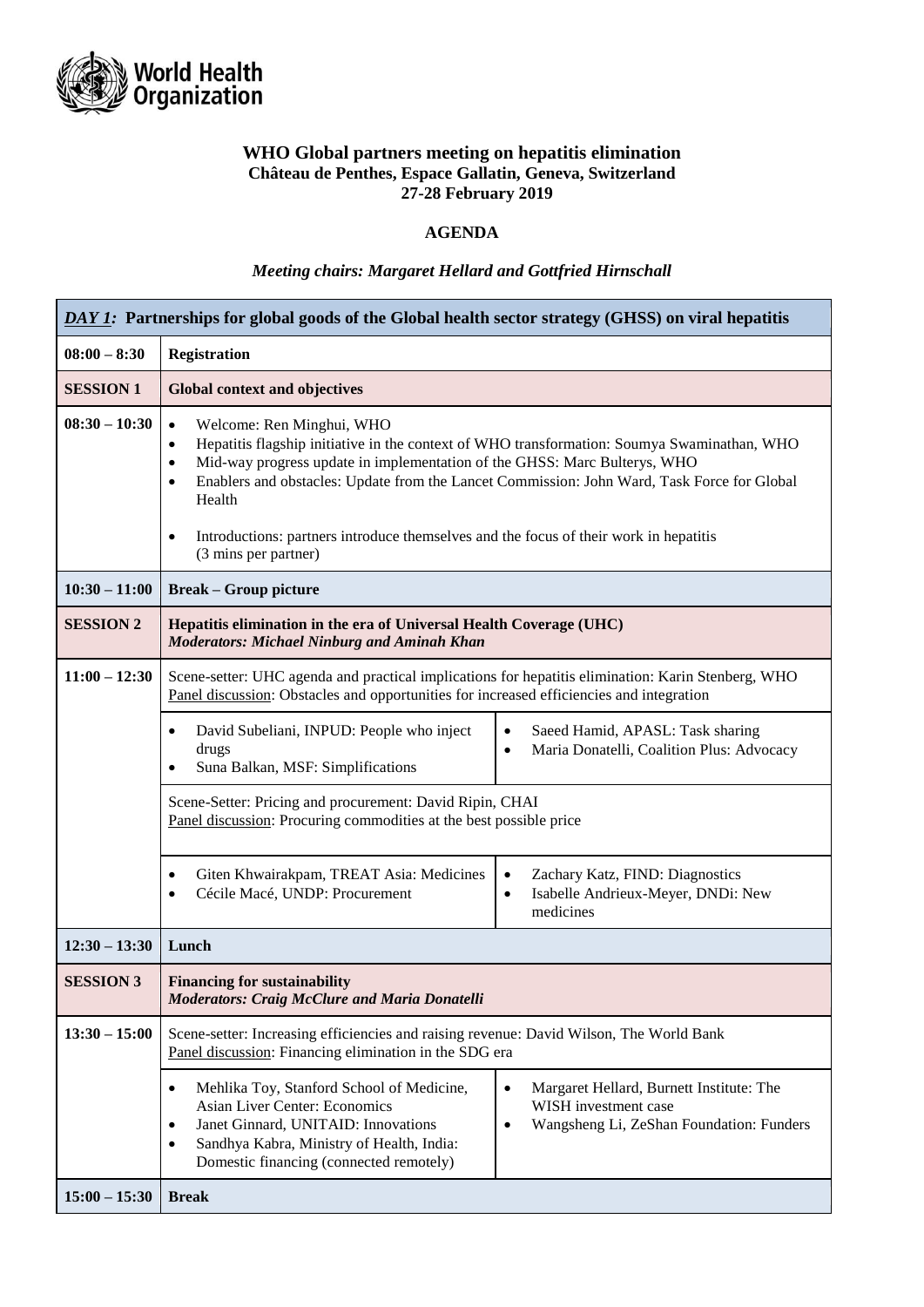| <b>SESSION 4</b> | <b>Strategic information</b><br>Moderators: Maya Malarski and Jonathan Mermin                                                                                                    |                                                                                                                                                                       |  |
|------------------|----------------------------------------------------------------------------------------------------------------------------------------------------------------------------------|-----------------------------------------------------------------------------------------------------------------------------------------------------------------------|--|
| $15:30 - 17:00$  | Scene-setter: Towards a global collaboration on strategic information: Yvan Hutin, WHO<br>Panel discussion: Partners contributions towards a global hepatitis data collaborative |                                                                                                                                                                       |  |
|                  | Homie Razavi, CDA: Modelling<br>Catherine de Martel, IARC: Impact assessment<br>Theo Vos, IHME: Global estimates (remotely)                                                      | Andrew Amato, ECDC: Sequelae<br>$\bullet$<br>surveillance<br>Samira Asma, WHO: Impact framework<br>$\bullet$<br>Tom Karlsen, EASL: Sequelae surveillance<br>$\bullet$ |  |
| <b>SESSION 5</b> | Wrap up<br><b>Moderator: Marc Bulterys</b>                                                                                                                                       |                                                                                                                                                                       |  |
| $17:00 - 17:30$  | Collective way forward for global goods:<br>What has been delivered and what is still needed? How to strengthen coordination at global level?                                    |                                                                                                                                                                       |  |
| $17:30 - 19:00$  | <b>Reception - Room Pavillon Albert Gallatin</b>                                                                                                                                 |                                                                                                                                                                       |  |